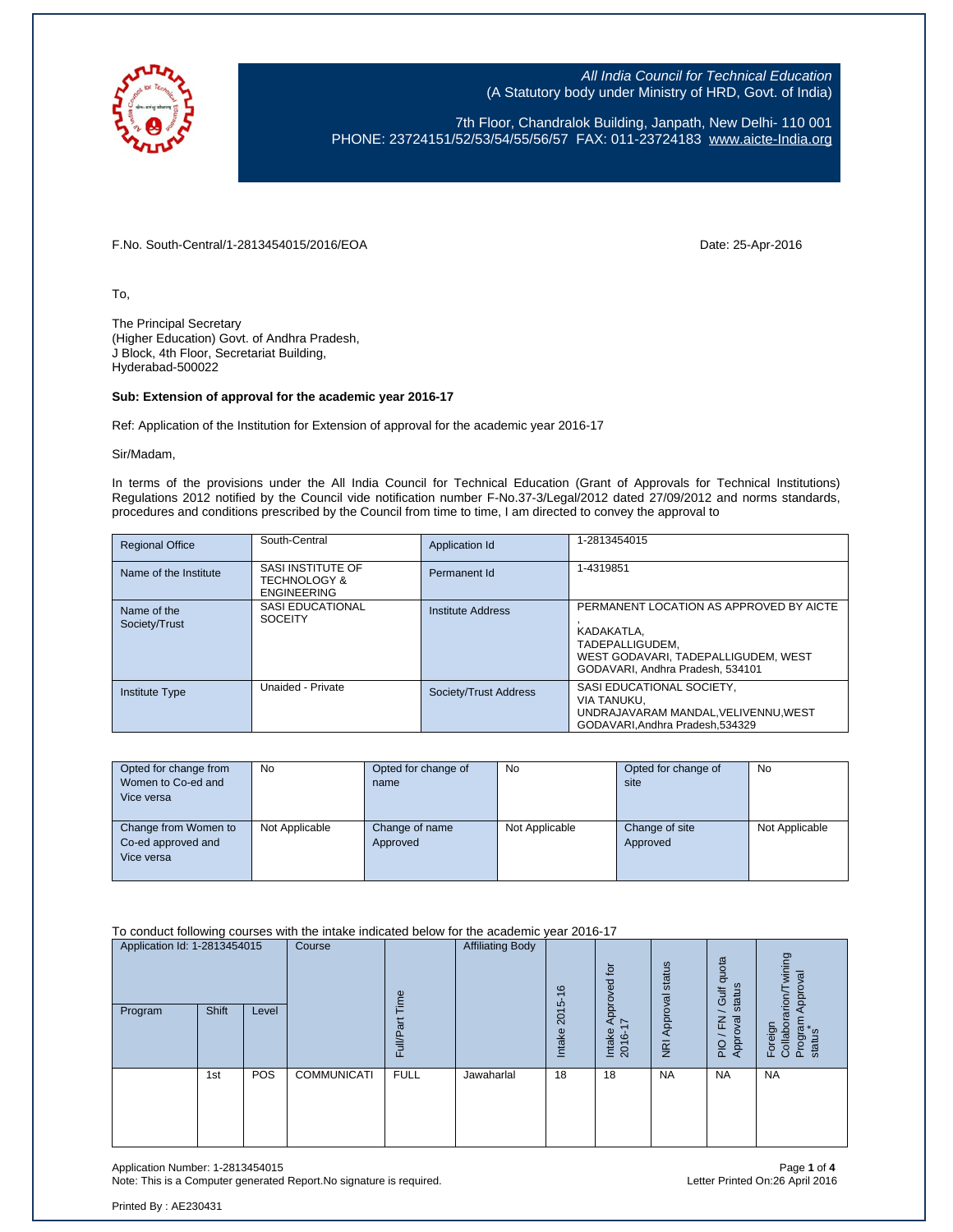

7th Floor, Chandralok Building, Janpath, New Delhi- 110 001 PHONE: 23724151/52/53/54/55/56/57 FAX: 011-23724183 [www.aicte-India.org](http://www.aicte-india.org/)

| <b>ENGINEERIN</b><br><b>G AND</b><br><b>TECHNOLO</b><br>GY | Shift        | T<br>GRA<br><b>DUA</b><br>TE                       | ON<br><b>ENGINEERING</b><br>AND SIGNAL<br><b>PROCESSING</b>                                     | <b>TIME</b>                | Nehru<br>Technological<br>University,<br>Kakinada               |     |     |           |           |           |
|------------------------------------------------------------|--------------|----------------------------------------------------|-------------------------------------------------------------------------------------------------|----------------------------|-----------------------------------------------------------------|-----|-----|-----------|-----------|-----------|
| <b>ENGINEERIN</b><br><b>G AND</b><br><b>TECHNOLO</b><br>GY | 1st<br>Shift | POS<br>T<br>GRA<br><b>DUA</b><br>TE                | <b>COMPUTER</b><br><b>AIDED DESIGN</b><br>& COMPUTER<br><b>ADIDED</b><br><b>MANUFACTUR</b><br>Е | <b>FULL</b><br><b>TIME</b> | Jawaharlal<br>Nehru<br>Technological<br>University,<br>Kakinada | 18  | 18  | <b>NA</b> | <b>NA</b> | <b>NA</b> |
| <b>ENGINEERIN</b><br><b>G AND</b><br><b>TECHNOLO</b><br>GY | 1st<br>Shift | POS<br>т<br>GRA<br><b>DUA</b><br><b>TE</b>         | <b>COMPUTER</b><br><b>SCIENCE AND</b><br><b>ENGINEERING</b>                                     | <b>FULL</b><br><b>TIME</b> | Jawaharlal<br>Nehru<br>Technological<br>University,<br>Kakinada | 24  | 18  | <b>NA</b> | <b>NA</b> | <b>NA</b> |
| <b>ENGINEERIN</b><br><b>G AND</b><br><b>TECHNOLO</b><br>GY | 1st<br>Shift | POS<br>T<br>GRA<br><b>DUA</b><br><b>TE</b>         | <b>POWER</b><br><b>ELECTRONICS</b>                                                              | <b>FULL</b><br><b>TIME</b> | Jawaharlal<br>Nehru<br>Technological<br>University,<br>Kakinada | 24  | 18  | <b>NA</b> | <b>NA</b> | <b>NA</b> |
| <b>ENGINEERIN</b><br><b>G AND</b><br><b>TECHNOLO</b><br>GY | 1st<br>Shift | POS<br>T<br>GRA<br><b>DUA</b><br><b>TE</b>         | <b>VLSI AND</b><br><b>EMBEDDED</b><br><b>SYSTEMS</b>                                            | <b>FULL</b><br><b>TIME</b> | Jawaharlal<br>Nehru<br>Technological<br>University,<br>Kakinada | 18  | 18  | <b>NA</b> | <b>NA</b> | <b>NA</b> |
| <b>ENGINEERIN</b><br><b>G AND</b><br><b>TECHNOLO</b><br>GY | 1st<br>Shift | <b>UND</b><br>ER<br>GRA<br><b>DUA</b><br><b>TE</b> | <b>CIVIL</b><br><b>ENGINEERING</b>                                                              | <b>FULL</b><br><b>TIME</b> | Jawaharlal<br>Nehru<br>Technological<br>University,<br>Kakinada | 60  | 60  | <b>NA</b> | <b>NA</b> | <b>NA</b> |
| <b>ENGINEERIN</b><br><b>G AND</b><br><b>TECHNOLO</b><br>GY | 1st<br>Shift | <b>UND</b><br>ER<br>GRA<br><b>DUA</b><br><b>TE</b> | <b>COMPUTER</b><br><b>SCIENCE AND</b><br><b>ENGINEERING</b>                                     | <b>FULL</b><br><b>TIME</b> | Jawaharlal<br>Nehru<br>Technological<br>University,<br>Kakinada | 120 | 180 | <b>NA</b> | <b>NA</b> | <b>NA</b> |
| <b>ENGINEERIN</b><br><b>G AND</b><br><b>TECHNOLO</b><br>GY | 1st<br>Shift | <b>UND</b><br>ER<br>GRA<br><b>DUA</b><br>TE        | <b>ELECTRICAL</b><br>AND<br><b>ELECTRONICS</b><br><b>ENGINEERING</b>                            | <b>FULL</b><br><b>TIME</b> | Jawaharlal<br>Nehru<br>Technological<br>University,<br>Kakinada | 120 | 120 | <b>NA</b> | <b>NA</b> | <b>NA</b> |
| <b>ENGINEERIN</b><br>G AND<br><b>TECHNOLO</b><br>GY        | 1st<br>Shift | <b>UND</b><br>ER<br>GRA<br><b>DUA</b><br>TE        | <b>ELECTRONICS</b><br>AND<br><b>COMMUNICATI</b><br><b>ONS</b><br><b>ENGINEERING</b>             | <b>FULL</b><br><b>TIME</b> | Jawaharlal<br>Nehru<br>Technological<br>University,<br>Kakinada | 120 | 180 | <b>NA</b> | <b>NA</b> | <b>NA</b> |
| <b>ENGINEERIN</b><br><b>G AND</b><br><b>TECHNOLO</b><br>GY | 1st<br>Shift | <b>UND</b><br>ER<br>GRA<br><b>DUA</b><br>TE        | <b>INFORMATION</b><br><b>TECHNOLOGY</b>                                                         | <b>FULL</b><br><b>TIME</b> | Jawaharlal<br>Nehru<br>Technological<br>University,<br>Kakinada | 60  | 60  | <b>NA</b> | <b>NA</b> | <b>NA</b> |

Application Number: 1-2813454015 Page **2** of **4** Note: This is a Computer generated Report.No signature is required. Letter Printed On:26 April 2016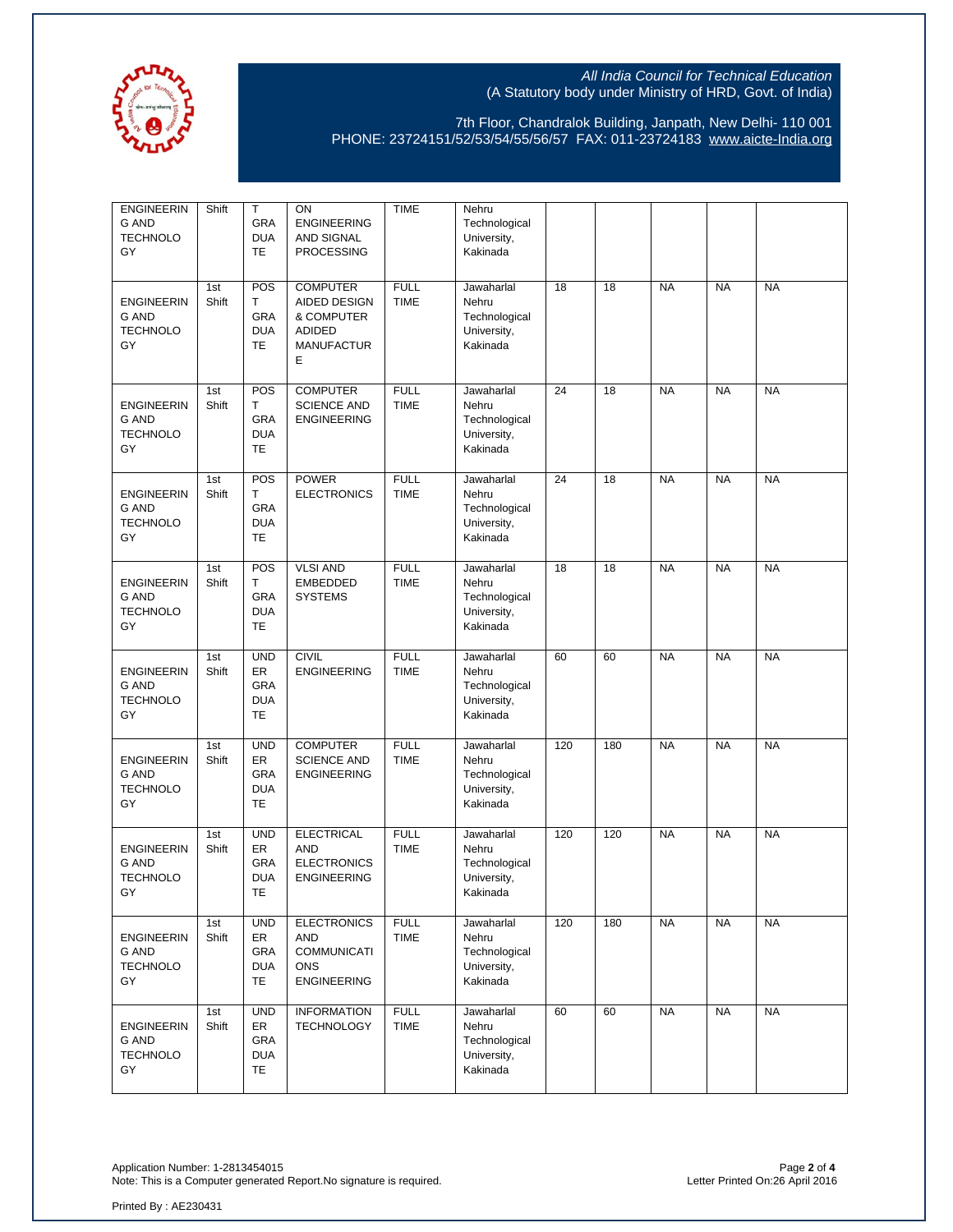

7th Floor, Chandralok Building, Janpath, New Delhi- 110 001 PHONE: 23724151/52/53/54/55/56/57 FAX: 011-23724183 [www.aicte-India.org](http://www.aicte-india.org/)

| <b>ENGINEERIN</b><br><b>G AND</b><br><b>TECHNOLO</b><br>GY | 1st<br>Shift | <b>UND</b><br>ER<br><b>GRA</b><br><b>DUA</b><br><b>TE</b> | <b>MECHANICAL</b><br><b>ENGINEERING</b>                                                    | <b>FULL</b><br><b>TIME</b> | Jawaharlal<br>Nehru<br>Technological<br>University,<br>Kakinada               | 180      | 180 | <b>NA</b> | <b>NA</b> | <b>NA</b> |
|------------------------------------------------------------|--------------|-----------------------------------------------------------|--------------------------------------------------------------------------------------------|----------------------------|-------------------------------------------------------------------------------|----------|-----|-----------|-----------|-----------|
| <b>ENGINEERIN</b><br><b>G AND</b><br><b>TECHNOLO</b><br>GY | 1st<br>Shift | <b>UND</b><br>ER<br><b>GRA</b><br><b>DUA</b><br><b>TE</b> | <b>PETROLEUM</b><br><b>ENGINEERING</b>                                                     | <b>FULL</b><br><b>TIME</b> | Jawaharlal<br>Nehru<br>Technological<br>University,<br>Kakinada               | $\Omega$ | 60  | <b>NA</b> | <b>NA</b> | <b>NA</b> |
| <b>ENGINEERIN</b><br><b>G AND</b><br><b>TECHNOLO</b><br>GY | 2nd<br>Shift | <b>DIPL</b><br><b>OMA</b>                                 | <b>ELECTRICAL</b><br><b>AND</b><br><b>ELECTRONICS</b><br><b>ENGINEERING</b>                | <b>FULL</b><br><b>TIME</b> | State Board of<br>Technical<br>Education and<br>Training,<br>Hyderabad        | 60       | 60  | <b>NA</b> | <b>NA</b> | <b>NA</b> |
| <b>ENGINEERIN</b><br><b>G AND</b><br><b>TECHNOLO</b><br>GY | 2nd<br>Shift | <b>DIPL</b><br><b>OMA</b>                                 | <b>ELECTRONICS</b><br><b>AND</b><br><b>COMMUNICATI</b><br><b>ONS</b><br><b>ENGINEERING</b> | <b>FULL</b><br><b>TIME</b> | State Board of<br>Technical<br>Education and<br>Training,<br>Hyderabad        | 60       | 60  | <b>NA</b> | <b>NA</b> | <b>NA</b> |
| <b>ENGINEERIN</b><br><b>G AND</b><br><b>TECHNOLO</b><br>GY | 2nd<br>Shift | <b>DIPL</b><br><b>OMA</b>                                 | <b>MECHANICAL</b><br><b>ENGINEERING</b>                                                    | <b>FULL</b><br><b>TIME</b> | State Board of<br>Technical<br><b>Education and</b><br>Training,<br>Hyderabad | 60       | 60  | <b>NA</b> | <b>NA</b> | <b>NA</b> |
| <b>MANAGEME</b><br><b>NT</b>                               | 1st<br>Shift | POS<br>T<br>GRA<br><b>DUA</b><br><b>TE</b>                | <b>MASTERS IN</b><br><b>BUSINESS</b><br><b>ADMINISTRATI</b><br>ON                          | <b>FULL</b><br><b>TIME</b> | Jawaharlal<br>Nehru<br>Technological<br>University,<br>Kakinada               | 120      | 120 | <b>NA</b> | <b>NA</b> | <b>NA</b> |

The above mentioned approval is subject to the condition that SASI INSTITUTE OF TECHNOLOGY & ENGINEERING shall follow and adhere to the Regulations, guidelines and directions issued by AICTE from time to time and the undertaking / affidavit given by the institution along with the application submitted by the institution on portal.

Course(s) Applied for Closure by the Institute for the AY 2016-17:

| Application Id: 1-2813454015                               |              | Name of the<br>Course              | <b>Full/Part Time</b>                                       |                  | <b>Course Closure Status</b>                                    |                       |
|------------------------------------------------------------|--------------|------------------------------------|-------------------------------------------------------------|------------------|-----------------------------------------------------------------|-----------------------|
| Program                                                    | Shift        | Level                              |                                                             |                  |                                                                 |                       |
| <b>ENGINEE</b><br>RING AND<br><b>TECHNOL</b><br><b>OGY</b> | 1st<br>Shift | <b>POST</b><br><b>GRADUAT</b><br>Ε | VLSI: (Last<br>Approved Intake<br>18)                       | <b>FULL TIME</b> | Jawaharlal<br>Nehru<br>Technological<br>University,<br>Kakinada | Pending <sup>\$</sup> |
| <b>MCA</b>                                                 | 1st<br>Shift | <b>POST</b><br><b>GRADUAT</b><br>Ε | <b>MASTERS IN</b><br><b>COMPUTER</b><br><b>APPLICATIONS</b> | <b>FULL TIME</b> | Jawaharlal<br>Nehru                                             |                       |